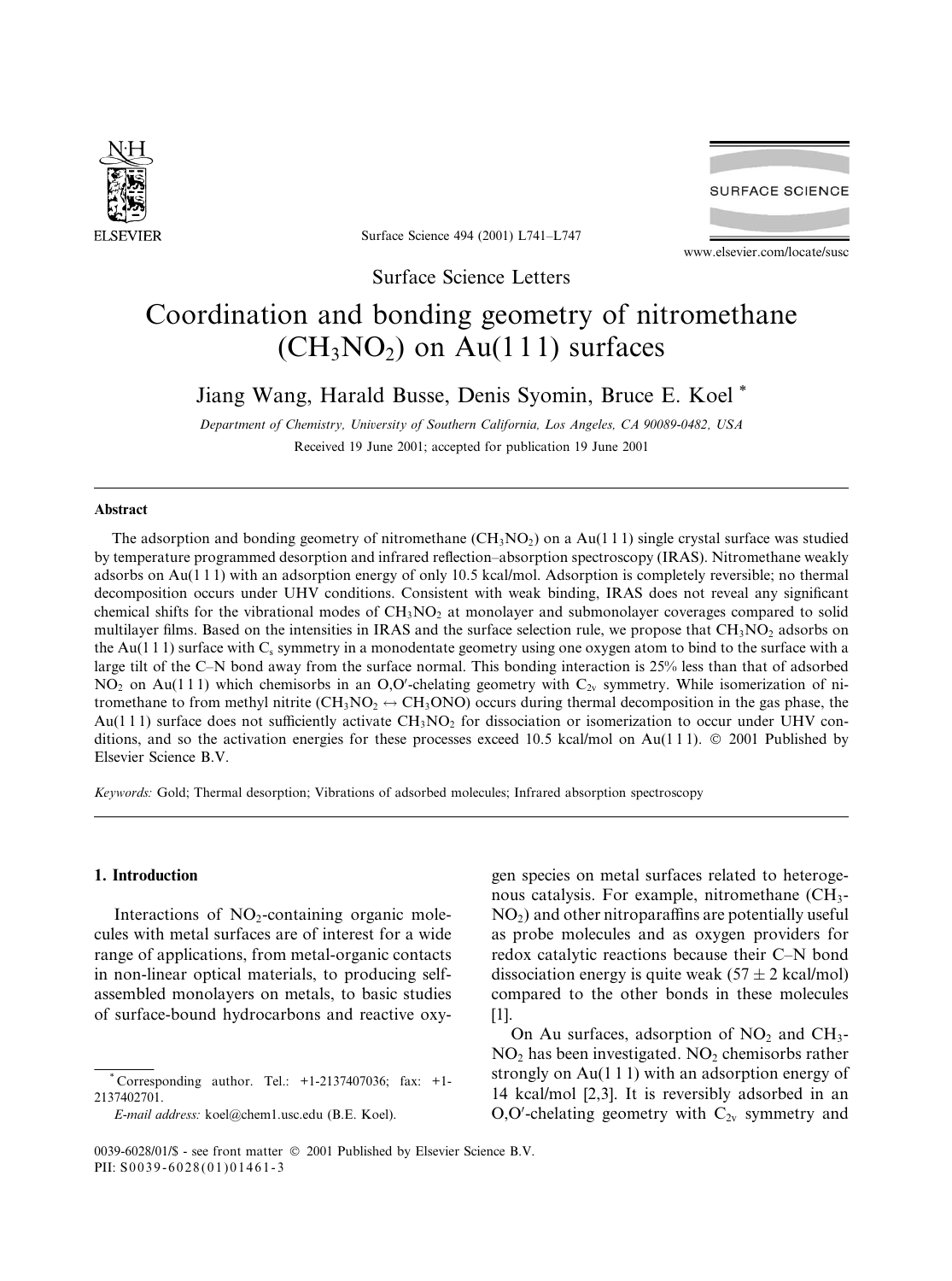bonds to the surface through both oxygen atoms [2,3].  $CH<sub>3</sub>NO<sub>2</sub>$  was also found to be reversibly and molecularly adsorbed on Au(111) with an adsorption energy of 10.5 kcal/mol [4]. However, the orientation of adsorbed nitromethane was proposed to be a monodentate geometry with  $C_s$ symmetry, *i.e.*, with a bonding interaction on the Au(1 1 1) surface in which  $CH<sub>3</sub>NO<sub>2</sub>$  uses only one oxygen atom. Because this assignment was based on analysis of the vibrational spectra obtained by using HREELS [4] and this technique can suffer from problems of poor resolution (70 cm<sup>-1</sup> in Refs. [2,4]) and breakdown of the dipole selection rule due to impact scattering mechanisms for electrons, we decided to reinvestigate the bonding geometry of nitromethane on  $Au(111)$  using infrared reflection-absorption spectroscopy (IRAS).

Our IRAS studies reported here confirm and extend the previous assignments of the bonding geometries of CH<sub>3</sub>NO<sub>2</sub>, along with both NO<sub>2</sub> and  $N_2O_3$ , establishing that adsorbed  $CH_3NO_2$  on the  $Au(111)$  surface has a preferential orientation with  $C_s$  symmetry and a large tilt of the C-N bond away from the surface normal, consistent with a monodentate coordination using one oxygen atom to bind to the surface.

# 2. Experimental methods

Studies were carried out in a UHV chamber  $(2 \times 10^{-10}$  Torr base pressure) equipped for AES, LEED, TPD and Fourier-transform IRAS [5].

IRAS studies were carried out at a grazing angle of  $\sim 86^\circ$  with a Mattson Galaxy 6020 FTIR spectrometer using a narrow-band, liquid-nitrogen cooled mercury cadmium telluride (MCT) detector. All of the spectra were taken with 1000 scans and the sample temperature held at 110 K, with a resolution of 4 or 8  $cm^{-1}$  for monolayer or multilayer coverages, respectively. All spectra were ratioed against a clean surface background.

TPD measurements were made with the sample surface in line-of-sight to the QMS ionizer and using a linear heating rate of 3.5 K/s. Signals at 2, 16, 18, 27, 28, 30, 32, 46 and 61, corresponding to  $H_2$ , CH<sub>4</sub>, H<sub>2</sub>O, HCN, CO, NO, NO<sub>2</sub> and CH<sub>3</sub>- $NO<sub>2</sub>$ , were examined.

The Au $(1 1 1)$  crystal could be resistively heated to 1000 K and cooled to 85 K. The surface was cleaned by cycles of  $Ar^+$  ion sputtering (0.5 keV,  $6 \times 10^{-5}$  Torr) at 300 K for 10 min, and annealing at 1000 K for 10 min in UHV. This procedure resulted in a clean  $Au(111)$  surface which showed the  $(\sqrt{3} \times 22)$  reconstruction [6] in LEED.

 $CH<sub>3</sub>NO<sub>2</sub>$  (99+%, Aldrich) was degassed by several freeze-pump cycles before dosing onto Au $(1\ 1\ 1)$  at  $108-110$  K via a leak valve connected to a directed beam gas doser.

CH<sub>3</sub>NO<sub>2</sub> coverages are referenced to  $\Theta = 1$  for the saturation monolayer (ML) of chemisorbed  $CH<sub>3</sub>NO<sub>2</sub>$  on Au(1 1 1). The CH<sub>3</sub>NO<sub>2</sub> does required to obtain this coverage was determined by TPD.

# 3. Results

Thermal desorption spectra of CH<sub>3</sub>NO<sub>2</sub> following exposures of  $CH<sub>3</sub>NO<sub>2</sub>$  on Au(111) at 110 K are shown in Fig. 1. These spectra are fully



Fig. 1.  $CH_3NO_2$  TPD spectra after  $CH_3NO_2$  exposures on Au $(111)$  at 110 K.

L742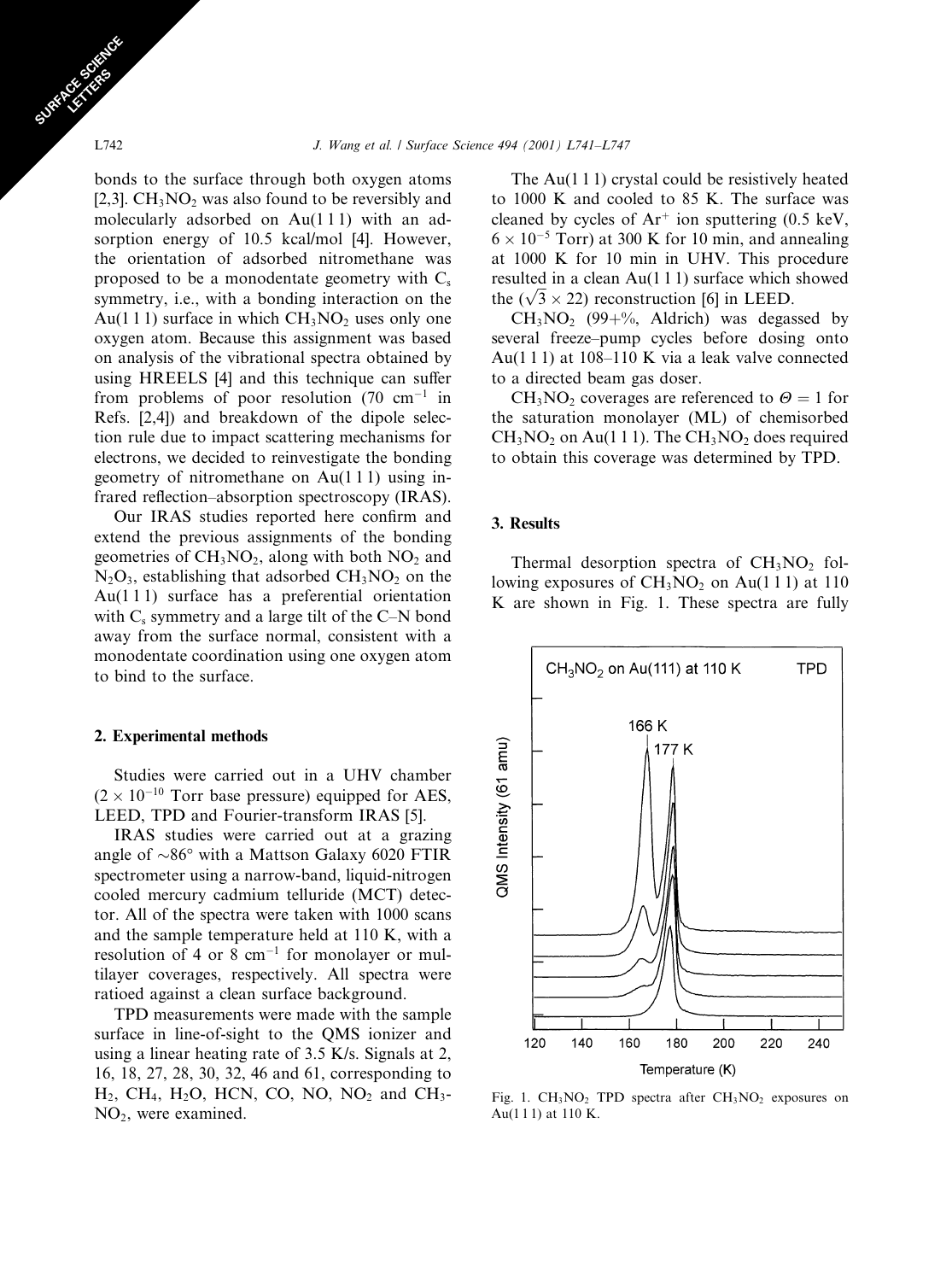consistent with those reported previously [4]. Nitromethane reversibly adsorbs on the  $Au(111)$ surface at 110 K, and desorbs without any decomposition in two TPD peaks at 177 and 166 K from the chemisorbed monolayer and physisorbed multilayer states, respectively. Desorption activation energies  $E_d$  for these monolayer and multilayer states are estimated to be 10.5 and 9.5 kcal/ mol, respectively, using Redhead analysis and assuming a prefactor of  $10^{13}$  s<sup>-1</sup> and first order kinetics for the monolayer and zero order kinetics for the multilayer.

Fig. 2 shows IRAS spectra of  $CH<sub>3</sub>NO<sub>2</sub>$  on Au(111) at 110 K for different coverages. Assignments for all of the molecular vibrations are given in Table 1. These are made by comparing with the liquid and solid-phase IR spectra [7] and the IR spectra of two organometallic complexes involving nitromethane ligands [8,9]. We also show in Table 1 our previous HREELS data for  $CH<sub>3</sub>NO<sub>2</sub>$  adsorbed on Au(111) [4]. Overall, there is good agreement between the previous HREELS



Fig. 2. IRAS spectra of  $CH<sub>3</sub>NO<sub>2</sub>$  adlayers on Au(111) at 110 K.

| <b>Table</b>                                                                                                                                      |                                             |                  |                                                    |                      |                       |                |                       |                      |
|---------------------------------------------------------------------------------------------------------------------------------------------------|---------------------------------------------|------------------|----------------------------------------------------|----------------------|-----------------------|----------------|-----------------------|----------------------|
|                                                                                                                                                   | 'ibrational frequencies (cm <sup>-1</sup> ) | for $CH_3NO_2^a$ |                                                    |                      |                       |                |                       |                      |
| Mode                                                                                                                                              | CH <sub>3</sub> NO <sub>2</sub>             |                  | $\rm{ICL}_4\rm{CH}_3\rm{NO}_2]_{\tiny\!\!2}$       | $\rm TiCl_4CH_3NO_2$ | $CH_3NO_2/Au(111)$    |                |                       |                      |
| assignment                                                                                                                                        | R liquid [7]                                | IR solid [7]     | coordination IR [22] nation IR [23]<br>monodentate | bidentate coordi-    | Multilayer            |                | Monolayer             |                      |
|                                                                                                                                                   |                                             |                  |                                                    |                      | HREELS <sup>[4]</sup> | IR (this work) | HREELS <sup>[4]</sup> | IR (this wor         |
| $H$ $\rightarrow$ $\mathbb{R}^{n}$                                                                                                                | 3040                                        | 3072,3037        |                                                    |                      | 3070                  |                | 3050                  |                      |
| $\widetilde{\mathrm{H}}$                                                                                                                          | 2946                                        | 2962,2948        |                                                    |                      | 2950                  |                |                       |                      |
| $v_{\rm as}({\rm NO_2})$                                                                                                                          | 1558                                        | 1561             | 553,1520                                           | 1570,1562            | 1555                  | 1575           | 2915<br>1555          | 1570                 |
| $\delta_{\rm as}({\rm CH}_3)$                                                                                                                     | 1423                                        | 1438,1426        | 1412                                               |                      | 1415                  | 1427           | 1420                  |                      |
|                                                                                                                                                   | $\frac{402}{2}$                             | 1409,1405        | 1370                                               | 1410                 |                       | 1410           |                       | 1427<br>1407<br>1377 |
|                                                                                                                                                   | 1378                                        | 1374,1373        |                                                    | 1378                 |                       | 1377           |                       |                      |
| $\begin{array}{l} \delta_{\rm s}({\rm CH}_3) \\ v_{\rm s}({\rm NO}_2) \\ r({\rm CH}_3) \\ v({\rm C-N}) \\ \delta_{\rm s}({\rm NO}_2) \end{array}$ | 1096                                        | 104,1102         | 1405,1350<br>1100                                  | 1100                 | $\frac{20}{2}$        | 1103           | $\frac{10}{10}$       | 1103                 |
|                                                                                                                                                   | 916                                         | 919,913          | 880                                                | 900                  | 915                   |                | 910                   |                      |
|                                                                                                                                                   | 654                                         | 662,660          | 650                                                | 555                  | 660                   |                | 640                   |                      |
| $r({\rm NO}_2)$                                                                                                                                   | 479                                         | 482              |                                                    |                      | 475                   |                | 480                   | I                    |
|                                                                                                                                                   | v: stretching; $\delta$ : bending; r:       | rocking.         |                                                    |                      |                       |                |                       |                      |

 $\left| \begin{array}{c} \end{array} \right|$ 

**CERCITY CREAT** L743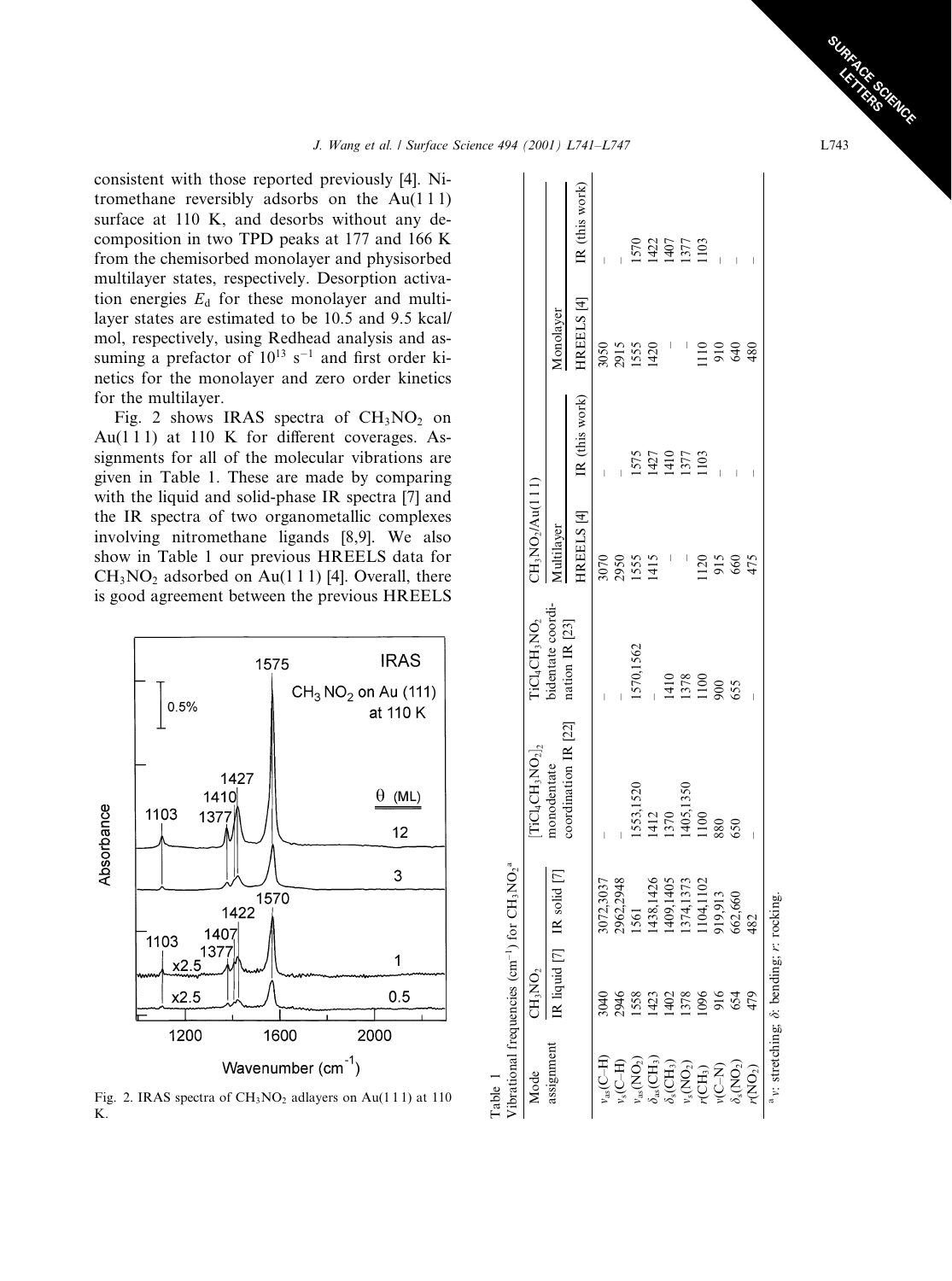data and our new IR data for adsorbed  $CH<sub>3</sub>NO<sub>2</sub>$ . In the multilayer IRAS spectra, all of the peaks at 1575, 1427, 1410, 1377, and 1103 cm<sup>-1</sup> can be assigned to nitromethane vibrational modes as follows:  $v_{as}(\text{NO}_2)$ ,  $\delta_{as}(\text{CH}_3)$ ,  $\delta_{s}(\text{CH}_3)$ ,  $v_{s}(\text{NO}_2)$  and  $\gamma$ (CH<sub>3</sub>), respectively. The peaks in the monolayer  $(\Theta = 1)$  and submonolayer  $(\Theta = 0.5)$  spectra at 1570, 1422, 1407, 1377, and 1103 cm<sup>-1</sup> are assigned to the same  $CH<sub>3</sub>NO<sub>2</sub>$  modes, respectively. No peak shifts more than  $5 \text{ cm}^{-1}$  compared to the multilayer spectra, indicating that  $CH<sub>3</sub>NO<sub>2</sub>$  is only weakly perturbed by coordination to the  $Au(111)$ surface.

Also, the relative intensities of the IRAS peaks were not changed substantially as the coverage increased from submonolayer to multilayers. For example, the  $v_{as}(\text{NO}_2)/v_s(\text{NO}_2)$  intensity ratio for the four spectra in Fig. 2 was 6.5, 5.1, 5.5, and 7.2, respectively, for increasing coverage. This implies that the orientation of the molecular plane of nitromethane in the physisorbed multilayer film is similar to that in the monolayer. Either the adsorbed nitromethane monolayer forms a template for growth of an oriented multilayer film or similar forces (e.g., dipole–dipole [10]) that organize the multilayer play an important role in the structure of the monolayer.

IRAS warm-up spectra for a physisorbed multilayer film of  $CH<sub>3</sub>NO<sub>2</sub>$  were obtained, but are not shown. These spectra show no evidence for the formation of the adsorbed isomer methyl nitrite or any adsorbed decomposition products. No significant changes in the peak positions or the  $v_{\rm as}(\rm NO_2)/v_s(\rm NO_2)$  intensity ratios occurred. Hence, the Au $(111)$  surface does not sufficiently activate adsorbed or condensed  $CH<sub>3</sub>NO<sub>2</sub>$  films for dissociation or isomerization (to methyl nitrite) to occur under UHV conditions. The activation energies for these two reaction pathways are higher than 10.5 kcal/mol.

Fig. 3 compares the IRAS spectra for a monolayer of each of three  $NO<sub>2</sub>$ -containing species adsorbed on Au(1 1 1):  $N_2O_3$ ,  $NO_2$  [3] and CH<sub>3</sub>NO<sub>2</sub>. For  $N_2O_3$ , three peaks at 1898, 1273 and 1184 cm<sup>-1</sup> are assigned to the  $v(NO)$ ,  $v_{as}(NO_2)$  and  $v_s(NO_2)$  modes, respectively. Chemisorbed  $NO_2$ , in contrast, only shows one peak at  $1178 \text{ cm}^{-1}$ from the  $v_s(NO_2)$  mode (small peaks at 1273



Fig. 3. IRAS spectra of monolayers formed on Au(111) of (top) monodentate  $N_2O_3$  at 86 K, (middle) bidentate  $NO_2$  at 86 K, and (bottom)  $CH<sub>3</sub>NO<sub>2</sub>$  at 110 K.

and 1900  $cm^{-1}$  are caused by coadsorption of a small amount of contaminant  $N_2O_3$ ). Clearly both  $v_{as}(\text{NO}_2)$  and  $v_s(\text{NO}_2)$  modes show up in the IRAS spectra of  $N_2O_3$  and  $CH_3NO_2$ . This distinct difference from chelating  $NO<sub>2</sub>$  along with the surface dipole selection rule will be used below to determine the  $CH<sub>3</sub>NO<sub>2</sub>$  adsorption geometry and furthermore indicate monodentate bonding to the surface, as shown in Scheme 1.

# 4. Discussion

The  $CH<sub>3</sub>NO<sub>2</sub>$  molecules in the gas phase effectively exhibits  $C_{2v}$  symmetry because the rotational barrier of the CH<sub>3</sub> group is only 6 cal/mol [7]. Information on the adsorption geometry of  $CH<sub>3</sub>NO<sub>2</sub>$  at a metal surface can be obtained from a comparison of IR intensities of gas and liquid phase  $CH_3NO_2$  with those of adsorbed  $CH_3NO_2$ . In IRAS, a significant change in relative band intensities accompanying adsorption is usually indicative of a preferred orientation for the adsorbate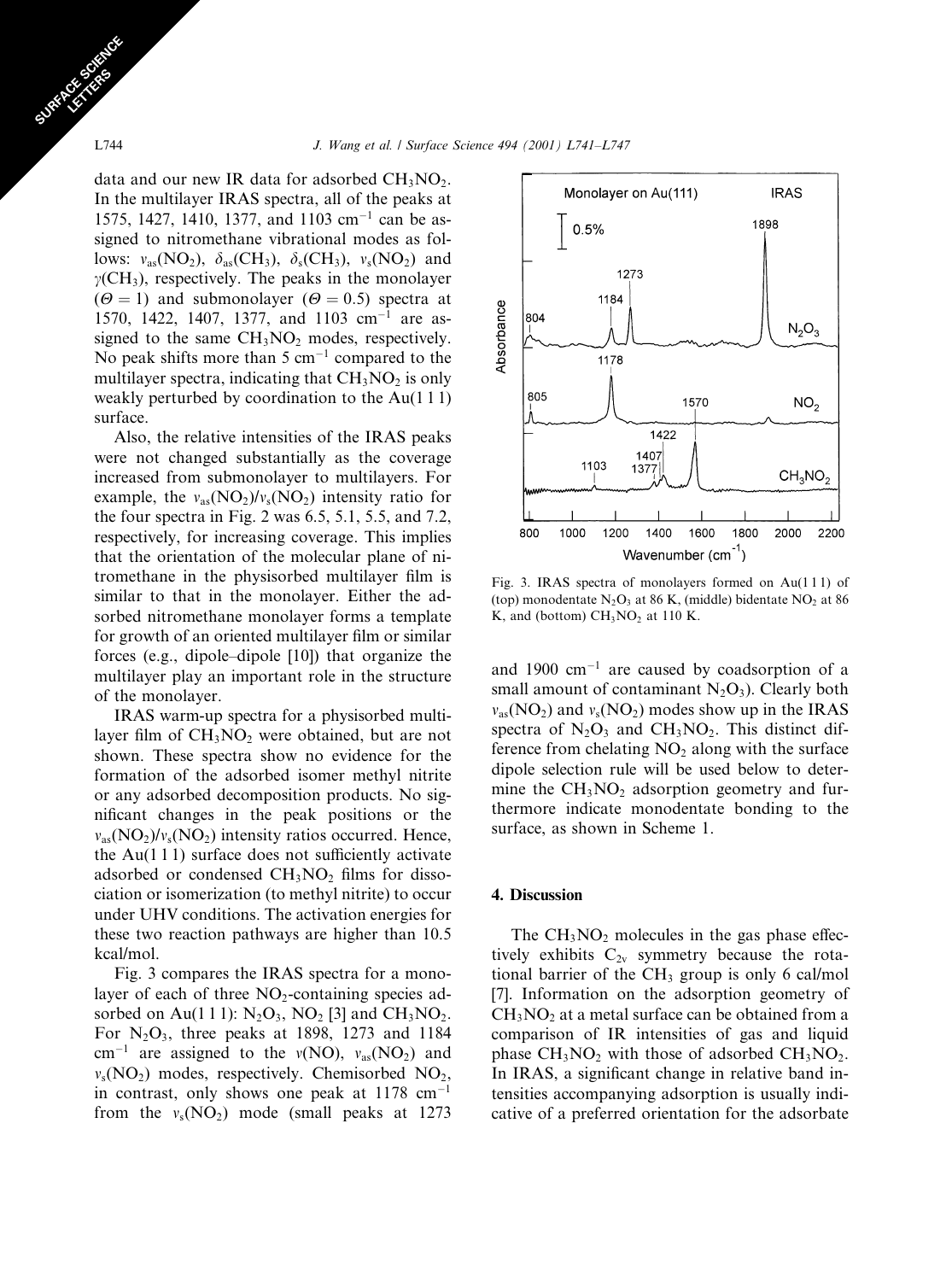J. Wang et al. / Surface Science 494 (2001) L741-L747



because the underlying gold surface imposes a "metal surface selection rule" [11]. This rule states that only vibrations with a dipole moment change perpendicular to the surface can be detected because of the screening effect of the metal valence electrons. Furthermore, based on the known coordination chemistry of  $CH<sub>3</sub>NO<sub>2</sub>$  and previous surface science studies  $[10,12,13]$  bonding to the metal surface most likely involves the oxygen atoms(s). The issue here is whether one or both of the oxygen atoms are utilized. CH<sub>3</sub>NO<sub>2</sub> can be either a monodentate  $(\eta^1(O))$  or a bidentate  $(\eta^2(O))$  ligand in inorganic complexes [8,14,15]. However, because nitromethane is a weak ligand, there is no correlation between the bonding mode and the splitting between the  $v_{as}(\text{NO}_2)$  and  $v_s(\text{NO}_2)$ modes, in contrast to the situation for nitrite  $(NO<sub>2</sub><sup>-</sup>)$  ligands.

The strongest vibrational peaks in the IRAS spectrum of  $CH<sub>3</sub>NO<sub>2</sub>$  are due to the vibrational modes of the  $NO_2$  group,  $v_{as}(NO_2)$  and  $v_s(NO_2)$ . The dynamic dipoles of these two modes are perpendicular to each other like those in  $NO<sub>2</sub>$  [2,3],  $N_2O_3$  [3] and  $N_2O_4$  [3,16]. IR spectra of CH<sub>3</sub>NO<sub>2</sub> and  $CD_3NO_2$  in annealed polycrystalline films at 78 K showed an intensity (peak height) ratio for  $v_{as} (NO_2)/v_s (NO_2)$  of about 1.1–1.4 [17]. This is about the same ratio as in the gas phase IR spectra [18]. However, in the IRAS spectra of the  $CH<sub>3</sub>NO<sub>2</sub>$ monolayer shown in Figs. 2 and 3, the ratio  $v_{as}(\text{NO}_2)/v_s(\text{NO}_2)$  is 5–8 and this ratio does not change much for submonolayer or multilayer coverages. This means that adsorbed  $CH<sub>3</sub>NO<sub>2</sub>$  is oriented and some aspects of the orientation of  $CH<sub>3</sub>NO<sub>2</sub>$  do not change substantially over this range of coverages.

Seven possible bonding geometries of  $CH<sub>3</sub>NO<sub>2</sub>$ adsorbed on Au(111) were discussed previously [4]. Here we just consider two of the most plausible adsorption geometries for  $CH<sub>3</sub>NO<sub>2</sub>$  i.e., either monodentate and bidentate coordination for a species adsorbed upright with respect to the surface. Only adsorption geometries with the C-N bond strongly tilted from the surface normal can explain the intensities in the IRAS spectra. Furthermore, this tilt angle is so large that one should reasonably consider that  $CH<sub>3</sub>NO<sub>2</sub>$  must be bonded to the surface in a monodentate coordination, as shown in Scheme 1. If  $CH<sub>3</sub>NO<sub>2</sub>$  was bonded in an  $O,O'$ -bidentate geometry with  $C_{2v}$  symmetry, the intensity of the  $v_s(NO_2)$  mode would be enhanced while the  $v_{as}(\text{NO}_2)$  mode would not be seen because of the surface selection rule. Tilting the molecular plane away from the normal would reduce the symmetry to  $C_s$ , allowing the  $v_{as}(\text{NO}_2)$ mode to be "dipole allowed", but the  $v_{as}(\text{NO}_2)$ mode would still be heavily screened for small tilt angles and we would expect a much smaller  $v_{as}(\text{NO}_2)/v_s(\text{NO}_2)$  ratio. For example, a tilted  $HCOO^-$  species adsorbed on  $Pt(110)$  has been identified in this manner [19].

Further support for our assignment of the orientation of adsorbed  $CH<sub>3</sub>NO<sub>2</sub>$  is gained by comparisons to spectra shown in Fig. 3 of an adsorbed monolayer of  $N_2O_3$  (ON–NO<sub>2</sub>) on Au(111). The orientation of this species was determined previously to be an upright configuration with  $C_s$ symmetry with monodentate coordination using

L745

**CARGORIUGE**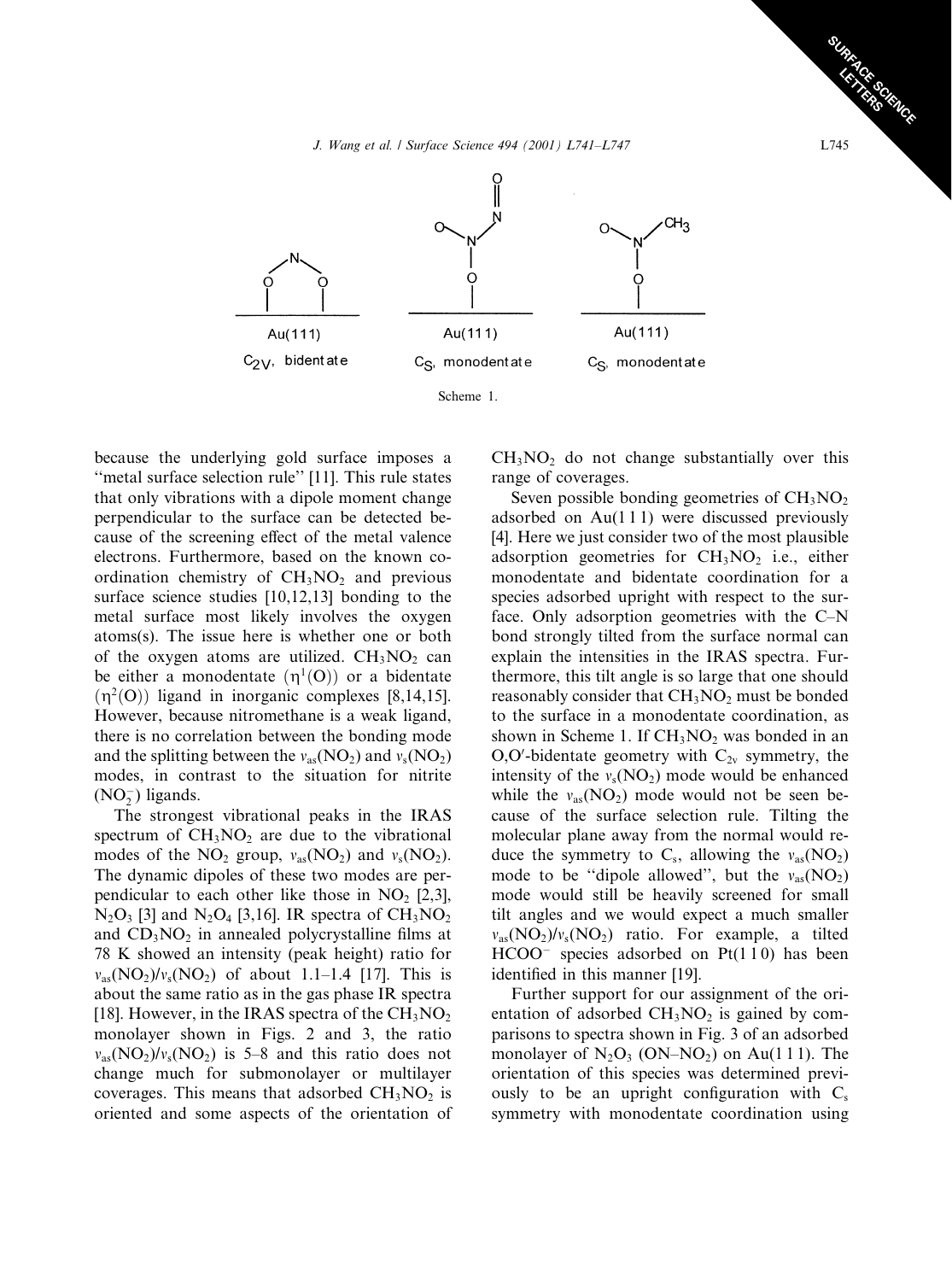one oxygen atom [3]. Similar to the IRAS spectrum of adsorbed  $CH<sub>3</sub>NO<sub>2</sub>$ , the IRAS spectrum of adsorbed  $N_2O_3$  has both  $v_{as}(NO_2)$  and  $v_s(NO_2)$ peaks, with a larger  $v_{as}(\text{NO}_2)$  peak than that of  $v_s(NO_2)$ . Also, a monodentate  $N_2O_4$  (O<sub>2</sub>N–NO<sub>2</sub>) species has been identified near monolayer coverages on oxygen-covered Au $(111)$  [20] by observation using HREELS of both  $v_s(NO_2)$  and  $v_{\rm as}(\rm NO_2)$  peaks. On graphite, where  $\rm N_2O_4$  [21] was found to be molecularly adsorbed on the surface with a bidentate geometry at 90 K, HREELS spectra show a strong  $v_s(NO_2)$  peak and no  $v_{\text{as}}(NO_2)$  peak due to the surface selection rule. On gold foil, changes in the orientation of  $N_2O_4$  [16] in physisorbed multilayers with surface temperature were characterized by the  $v_{as}(\text{NO}_2)/v_{as}(\text{NO}_2)$  ratio in a manner consistent with our description above.

Some additional information on bonding that supports the above assignments comes from comparisons to the TPD data for  $NO<sub>2</sub>$  and  $N<sub>2</sub>O<sub>3</sub>$ . The low  $CH<sub>3</sub>NO<sub>2</sub>$  desorption temperature of 177 K and concomitant small value of  $E_d$  of 10.5 kcal/ mol indicates that the bonding interaction between  $CH<sub>3</sub>NO<sub>2</sub>$  and Au(1 1 1) is quite weak (the value for  $E_d$  is equal to the adsorption energy because weak molecular adsorption is not activated typically). Chelating  $NO<sub>2</sub>$  on the Au(111) surface has an adsorption energy of 14 kcal/mol [3], while monodentate  $N_2O_4$  adsorbed on oxygen-precovered Au $(1 1 1)$  has an adsorption energy of 10 kcal/mol [20]. Furthermore, monodentate  $NO<sub>2</sub>$  coadsorbed with  $N_2O_3$  and  $N_2O_4$  on Au(111) also has an adsorption energy of 11 kcal/mol [20]. Thus, the assignment of monodentate coordination for  $CH<sub>3</sub>NO<sub>2</sub>$  adsorbed on Au(111) is consistent with the adsorption energies for these other related species. Because the oxygen lone pair electrons are responsible for dative bonding to Au, we would not expect the adsorption energy to change much due to the presence of the CH<sub>3</sub> group in  $CH<sub>3</sub>NO<sub>2</sub>$ compared to these other adsorbates, and this is apparently the case.

### 5. Conclusions

 $CH<sub>3</sub>NO<sub>2</sub>$  adsorbs molecularly on Au(111) very weakly with an adsorption energy of 10.5 kcal/ mol. Analysis of the vibrational spectra from IRAS shows that  $CH<sub>3</sub>NO<sub>2</sub>$  is bonded upright on the Au(111) surface with the C-N bond strongly tilted away from the surface normal. Furthermore, the large tilt angle and the adsorption bond energy is consistent with monodentate coordination of  $CH<sub>3</sub>NO<sub>2</sub>$  on Au(111). The Au(111) surface does not sufficiently activate  $CH<sub>3</sub>NO<sub>2</sub>$  for isomerization or dissociation to occur under UHV conditions, and thus activation energies for either of these processes on Au(111) exceed 10.5 kcal/mol.

#### **Acknowledgements**

We acknowledge support of this work by the Army Research Office.

### **References**

- [1] F.A.P. Cavalcanti, R. Oukaci, I. Wender, D.G. Blackmond, J. Catal. 123 (1990) 260.
- [2] M.E. Bartram, B.E. Koel, Surf. Sci. 213 (1989) 137.
- [3] J. Wang, B.E. Koel, J. Phys. Chem. A 102 (1998) 8573.
- [4] J. Wang, B.A. Bansenauer, B.E. Koel, Langmuir 14 (1998) 3255
- [5] D.T. Wickham, B.A. Banse, B.E. Koel, Catal. Lett. 6  $(1990)$  163.
- [6] M.A. Van Hove, R.J. Koestner, P.C. Stair, J.P. Biberian, L.L. Kesmodel, I. Bartos, G.A. Somorjai, Surf. Sci. 103  $(1981)$  189.
- [7] P. Cataliotti, G. Paliani, Can. J. Spectrosc. 24 (1979) 23.
- [8] A.H. Norbury, A.I. Sinha, Am. Chem. Soc. A (1966) 1814. [9] M. Boyer, Y. Jeannin, C. Rocchiccioli-Deltcheff, R.
- Thouvenot, J. Coord. Chem. 7 (1978) 219.
- [10] J.B. Benziger, Appl. Surf. Sci. 17 (1984) 309.
- [11] H. Ibach, D.L. Mills, Electron Energy Loss Spectroscopy and Surface Vibrations, Academic Press, New York, 1982.
- [12] N. Saliba, J. Wang, B.A. Bansenauer, B.E. Koel, Surf. Sci. 389 (1997) 147.
- [13] S.Y. Hwang, A.C.F. Kong, L.D. Schmidt, J. Phys. Chem. 93 (1989) 8334.
- [14] M. Boyer, Y. Jeannin, C. Rocchiccioli-Deltcheff, R. Thouvenot, J. Coord. Chem 7 (1978) 219.
- [15] B. Duffin, S.C. Wallwork, Acta Crystallogr. 20 (1966) 210.
- [16] T.G. Koch, A.B. Horn, M.A. Chesters, M.R.S. McCoustra, J.R. Sodeau, J. Phys. Chem. 99 (1995) 8362.
- [17] D.C. McKean, R.A. Watt, J. Mol. Spectrosc. 61 (1976) 184.
- [18] J.R. Hill, D.S. Moore, S.C. Schmidt, C.B. Storm, J. Phys. Chem. 95 (1991) 3037.
- [19] P. Hofmann, S.R. Bare, N.V. Richardson, D.A. King, Surf. Sci. 133 (1983) L459.